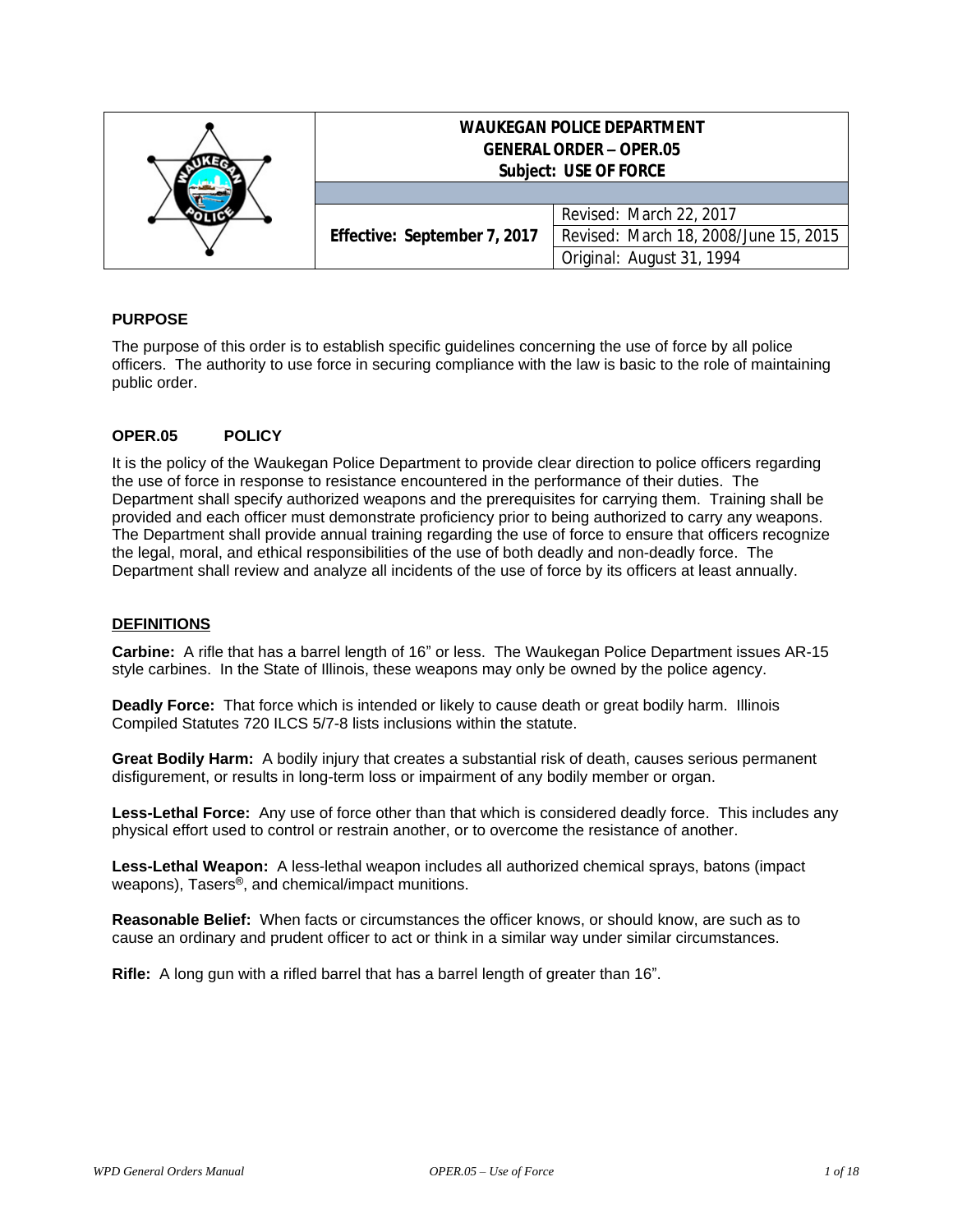## **OPER.05.1 FORCE TO ACHIEVE LAWFUL OBJECTIVES**

A. Authority to use Force

From time to time, a police officer will find the use of force necessary in order to discharge his duty to enforce the law or in order to protect himself or others. A police officer's authority to use any force, as well as the degree of force that he may employ, is governed by the United States Constitution, Illinois Statutes, case law, and Department policy.

- B. All uses of force by officers will be judged by the "reasonable officer" standard without the benefit of 20/20 hindsight. Applications of force are to be determined by taking into account several variables, as follows:
	- 1. Seriousness of the offense for which force is being considered.
	- 2. The level of resistance being presented by the suspect or resisting subject.
	- 3. The threat to officer(s) or others safety.
- C. Warning Shots

Under no circumstances are warning shots permitted or authorized by the Waukegan Police Department.

## **OPER.05.2 STATUTORY AUTHORITY TO USE FORCE**

- A. Illinois Compiled Statutes 720 ILCS 5/7-5 defines the parameters of a police officer's use of force in making an arrest (including the use of deadly force), as follows:
	- 1. A peace officer, or any person whom he has summoned or directed to assist him, need not retreat or desist from efforts to make a lawful arrest because of resistance or threatened resistance to the arrest. He is justified in the use of any force that he reasonably believes to be necessary to affect the arrest and of any force that he reasonably believes to be necessary to defend himself or another from bodily harm while making the arrest.
	- 2. However, he is justified in using force likely to cause death or great bodily harm only when he reasonably believes that such force is necessary to prevent death or great bodily harm to him/herself or another, or when he reasonably believes **both** that:
		- a. Such force is necessary to prevent the arrest from being defeated by resistance or escape; **and**
		- b. The person to be arrested has committed or attempted to commit a forcible felony involving the infliction or threatened infliction of great bodily harm, is attempting to escape by use of a deadly weapon, or otherwise indicates that he will endanger human life or inflict great bodily harm unless arrested without delay.
- B. When **feasible**, a police officer will give verbal warning before using deadly force or to prevent the escape of one who is fleeing. Tennessee v. Garner, 471 U.S.1, 105 S. Ct. 1694 (1985).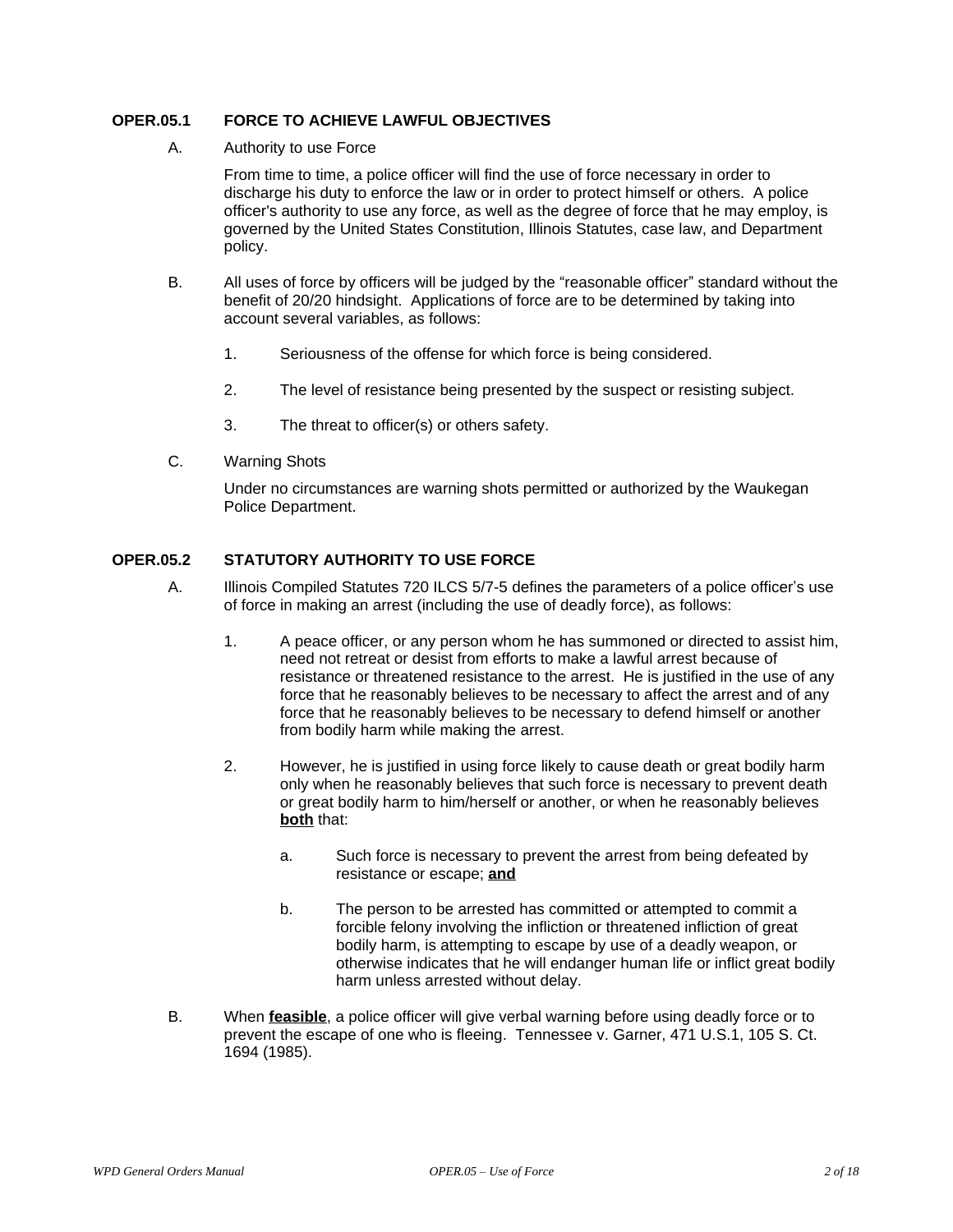## **OPER.05.3 TRAINING AND PROFICIENCY**

- A. The Department shall conduct a minimum of two (2) mandatory firearm-training sessions each calendar year for every sworn officer. One of the training sessions will be firearm qualifications. The second training session will be either firearm qualifications or a shooting skills/tactics course approved by the Training Officer and the Chief of Police or his designee. Officers carrying carbines/rifles shall qualify with those weapons at least once each calendar year.
- B. Firearm qualifications shall be conducted by State certified firearm instructors.
- C. All sworn officers will attend all assigned firearms qualification sessions.
- D. In order to demonstrate proficiency, officers must:
	- 1. Achieve at least minimum qualifying scores on a prescribed course.
	- 2. Demonstrate safe-handling procedures for the use of authorized weapons.
- E. Officers carrying secondary or off-duty handguns must qualify each calendar year on the prescribed course of fire with each handgun carried.
- F. Officers are required to demonstrate proficiency once each calendar year with less-lethal weapons for which they are authorized to carry. All qualifications with less-lethal weapons must be conducted with an instructor certified with the less-lethal weapons being utilized.
- G. Remedial training by instructors approved by the Department shall be provided to officers who fail to qualify with any weapon prior to allowing the officer to continue to carry said weapon in the performance of their duties.
	- 1. No officer will be allowed to perform police functions without having first demonstrated, through qualifications, proficiency in the weapons (s)he is assigned.
	- 2. If remedial training with a handgun is ineffective and the officer is still unable to qualify, the officer may be relieved of police powers by the Chief of Police.
	- 3. Officers who have been on an extended leave or suffered an injury for which they have been absent or performing light-duty in excess of six months, either of which may affect their use of a weapon, must demonstrate proficiency and qualify with authorized weapons prior to returning to duty.
- H. All duty weapons will be inspected by a firearms instructor during qualifications. Unsafe, modified, or malfunctioning weapons shall be immediately taken out of service and the Training Officer notified.
- I. Each calendar year, all sworn personnel will be required to attend Use of Force training as part of their employment as a police officer in the City of Waukegan.

#### **OPER.05.4 DEPARTMENTAL RESPONSE TO POLICE USE OF DEADLY FORCE**

- A. Investigation of the Incident
	- 1. The Department will conduct an objective and thorough investigation whenever an officer from this Department is involved in any shooting incident, intentional or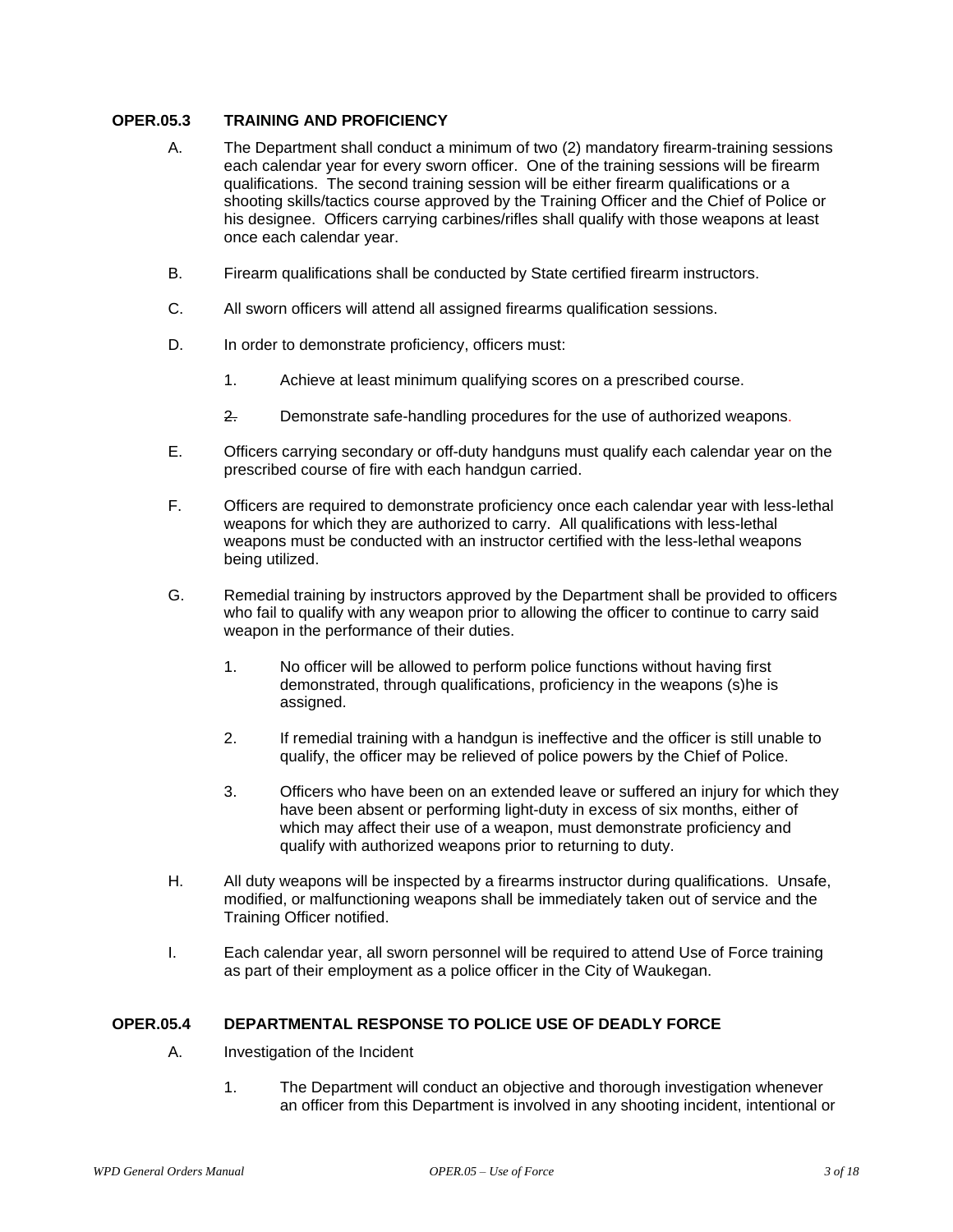accidental, or any other use of force that results in death or great bodily harm to any person, including an officer. In order to avoid any sense of impropriety, the investigation shall be conducted by the Illinois State Police Public Integrity Unit.

- 2. The Illinois State Police Public Integrity Unit will conduct the criminal investigation to discover all relevant evidence and circumstances surrounding the incident. Information resulting from the criminal investigation may be used in the administrative investigation. Charges relating to the original incident suspect(s) will be filed by the Waukegan Police Department upon conclusion of the ISP investigation.
- 3. An administrative investigation shall be conducted by the Office of Professional Standards to discover all relevant evidence for a determination of compliance with Department rules, policy, and procedure. Information resulting from an administrative investigation shall not be used for the purpose of any criminal investigation.
- B. Response to the Scene of an Incident

In incidents where an officer uses force involving death or great bodily harm, the on-duty Command Officer shall respond to the scene and oversee the preliminary investigation. The on-duty Command Officer shall ensure the following steps are taken:

- 1. First aid and medical assistance has been provided.
- 2. Transportation of the involved officer to the hospital of his/her choice by the personnel of his/her choice.
- 3. The scene is secured and protected for forensic processing.
- 4. The Chief and Deputy Chiefs of Police, and the Patrol Commander, will be notified.
- 5. Upon the approval of the Chief of Police, an outside investigative entity will be notified.
- 6. The Chief or a Deputy Chief of Police will notify the President of the labor union of which the involved officer is a member or represented by.
- 7. In situations involving the discharge of a firearm, the firearm shall be taken from the involved officer as soon as practicable and secured pending the arrival of the investigative entity's forensic team. A replacement firearm will be issued to the involved officer as soon as practicable.
- 8. Conduct a preliminary investigation, which will require the involved officer(s) to provide immediate investigative information that shall consist of:
	- a. Determine if the officer or others are injured and provide for the appropriate medical attention.
	- b. Account for suspect(s). If nobody is in custody, obtain descriptions and broadcast the description.
	- c. Determine the direction of gunfire. Account for rounds fired. Determine if stray rounds may have caused additional injuries.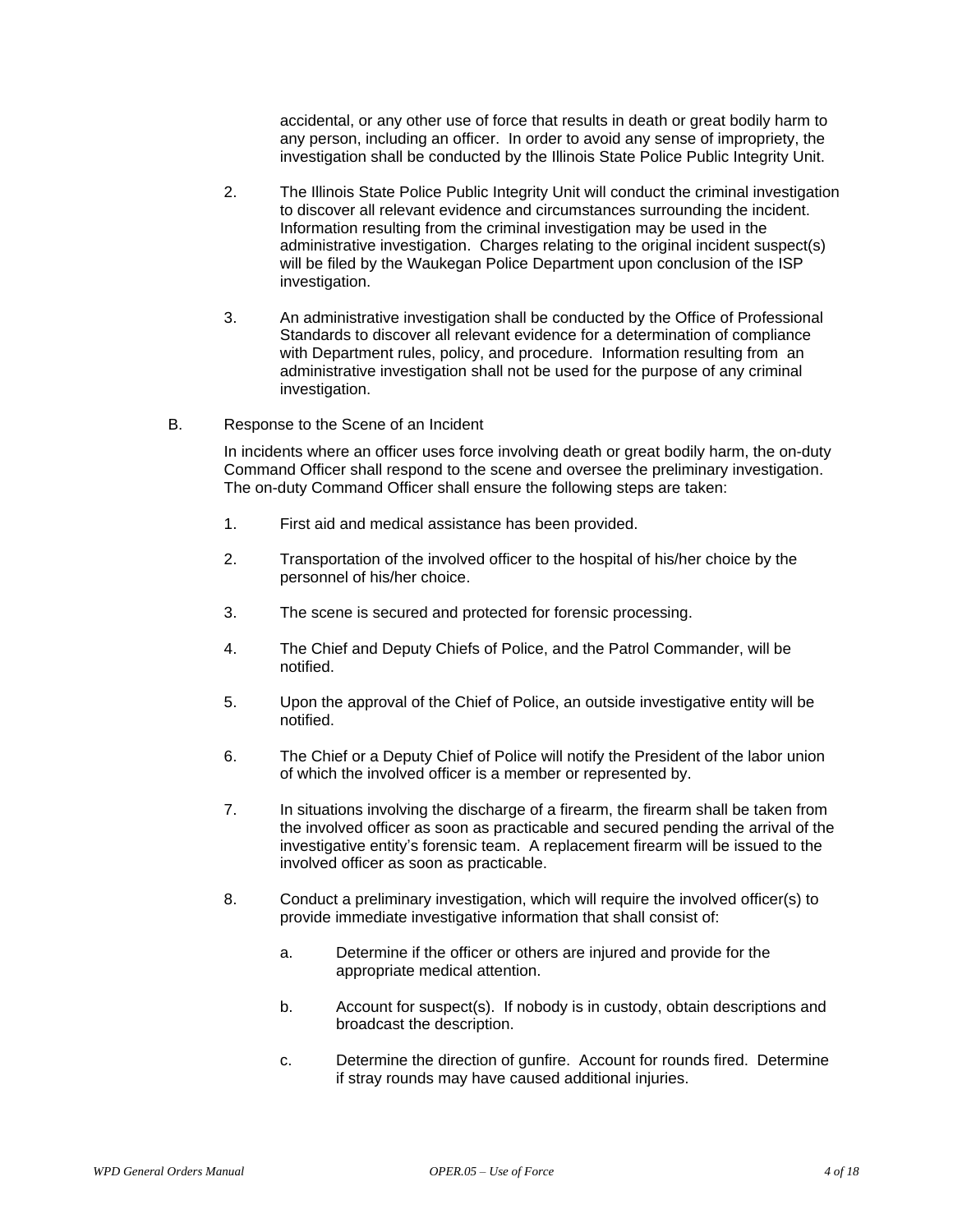- d. Locate and preserve any potential evidence.
- e. Locate any potential witnesses. This should include any that may have left the scene.
- f. A detailed canvass conducted of all witnesses and persons present. All subjects will be identified and their statements will be documented.
- 9. The on-duty Command Officer shall ensure that the investigative entity is fully briefed prior to turning the scene over for further investigation.
- C. Treatment of Involved Officer
	- 1. The officer's weapon shall be collected by a command officer or his/her designated evidence technician. The weapon will be treated as evidence.
	- 2. The officer shall be removed from the scene as soon as possible.
		- a. The officer will be transported via ambulance to a treatment facility of the officer's choice. If the officer refuses to go in an ambulance, he/she may ride in the front seat of any available police vehicle.
		- b. In either situation, another police officer (preferably a friend) of the officer's choice shall accompany or transport the involved officer to the hospital for examination and remain with him/her until relieved.
		- c. The involved officer shall not be taken to same hospital as the offender unless a life-threatening emergency exists.
		- d. Each law enforcement officer who is involved in an officer-involved shooting must submit to drug and alcohol testing; and the drug and alcohol testing must be completed as soon as practicable after the officer-involved shooting but no later than the end of the involved officer's shift or tour of duty.
	- 3. The involved officer shall not clean, remove or alter clothing so that potential evidence would be destroyed until authorized by a member of the investigative entity. This does not preclude the removal of clothing by attending medical personnel. In such incidences, an Evidence Technician shall collect the removed clothing and turn it over to the investigative entity as evidence.
	- 4. A reasonable recovery time shall be afforded to the involved officer before any questioning, except for limited questioning deemed critical to the on-scene investigation.
	- 5. During the recovery time, the officer may contact family members, legal counsel, and union representatives.
	- 6. When appropriate, a formal investigative interview shall be conducted by the assigned investigative entity.
	- 7. Any contact with the involved officer's family shall be made only with the officer's knowledge and consent.
		- a. The family shall be contacted, in person when possible, and be advised of the procedures to be followed. A liaison within the Department will be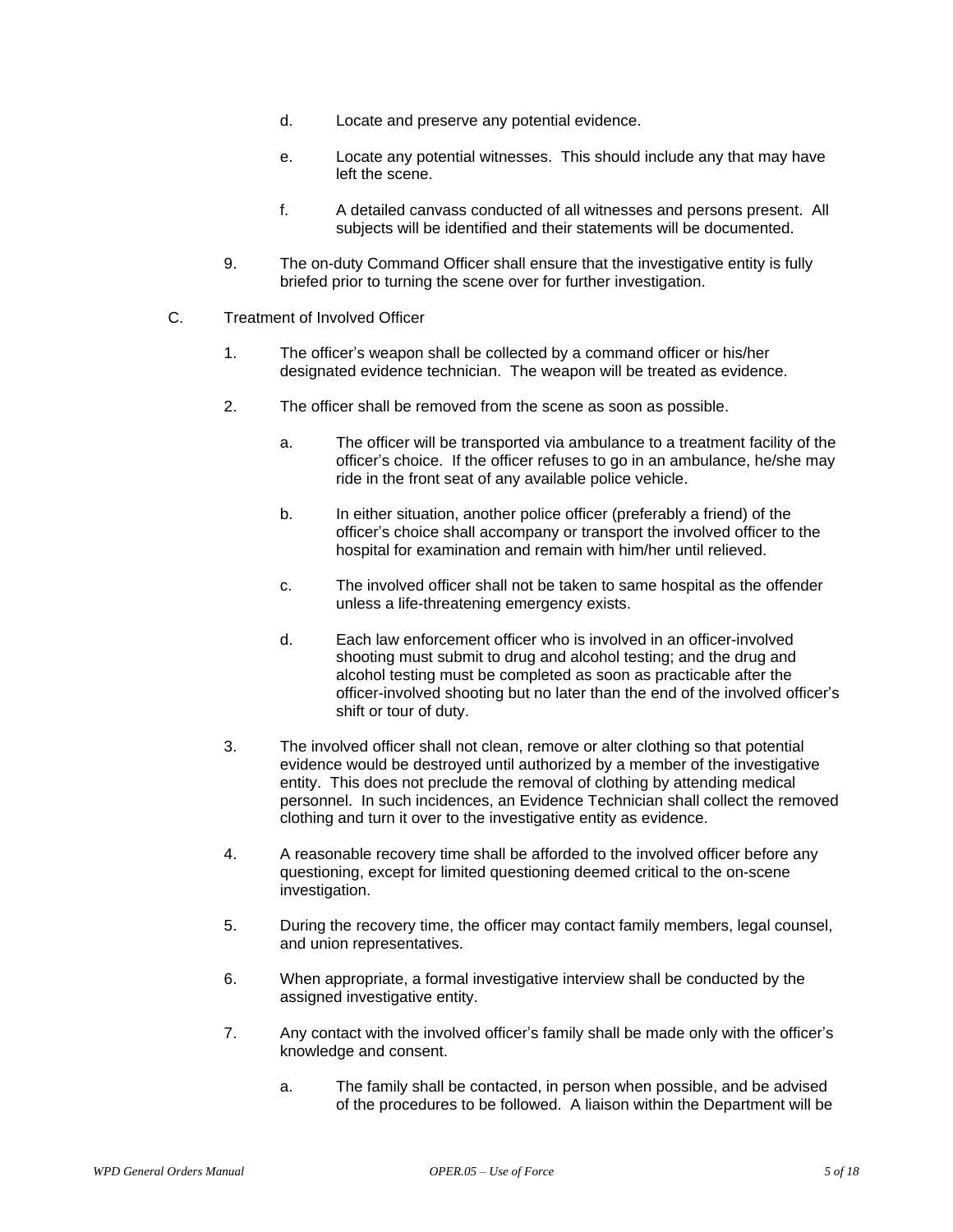established for the family to contact and obtain information on the status of the investigation.

- b. If the involved officer is injured and hospitalized, arrangements shall be made to transport the officer's spouse and/or other immediate family members to the hospital.
- D. Investigation Division Responsibilities

An Investigations Division Supervisor will be notified of all incidents of police use of force or other officer actions that result in death or great bodily harm.

- 1. The Criminal Investigations Division Supervisor may assign investigators to respond to and assist the assigned investigative entity if deemed necessary or requested.
- 2. The responsibility of the on-scene and follow-up investigation rests with the assigned investigative entity.
- E. Post-Incident Procedures

Involved officers shall be placed on leave with pay for a period of time as determined by the Chief of Police.

- 1. Reassignment or placement on leave does not imply the guilt or innocence of the officer.
- 2. While on leave, the involved officer shall remain available to the case investigators.
- 3. While on leave, the involved officer shall not discuss the incident with anyone except:
	- a. The States Attorney's Office.
	- b. Law enforcement personnel assigned to the investigation.
	- c. Private attorney.
	- d. Mental health professionals.
	- e. Clergy.
	- f. Immediate family.
	- g. Union representative(s) of his/her choice.
- 4. Employees directly involved in the incident shall be required to attend a postincident debriefing session with an approved service provider as soon as practicable after the incident.
	- a. Information exchanged in sessions with an approved service provider will remain confidential under the doctor-patient communications privilege.
	- b. The mental health provider shall provide the Department with a recommendation as to the officer's ability and readiness to resume duty.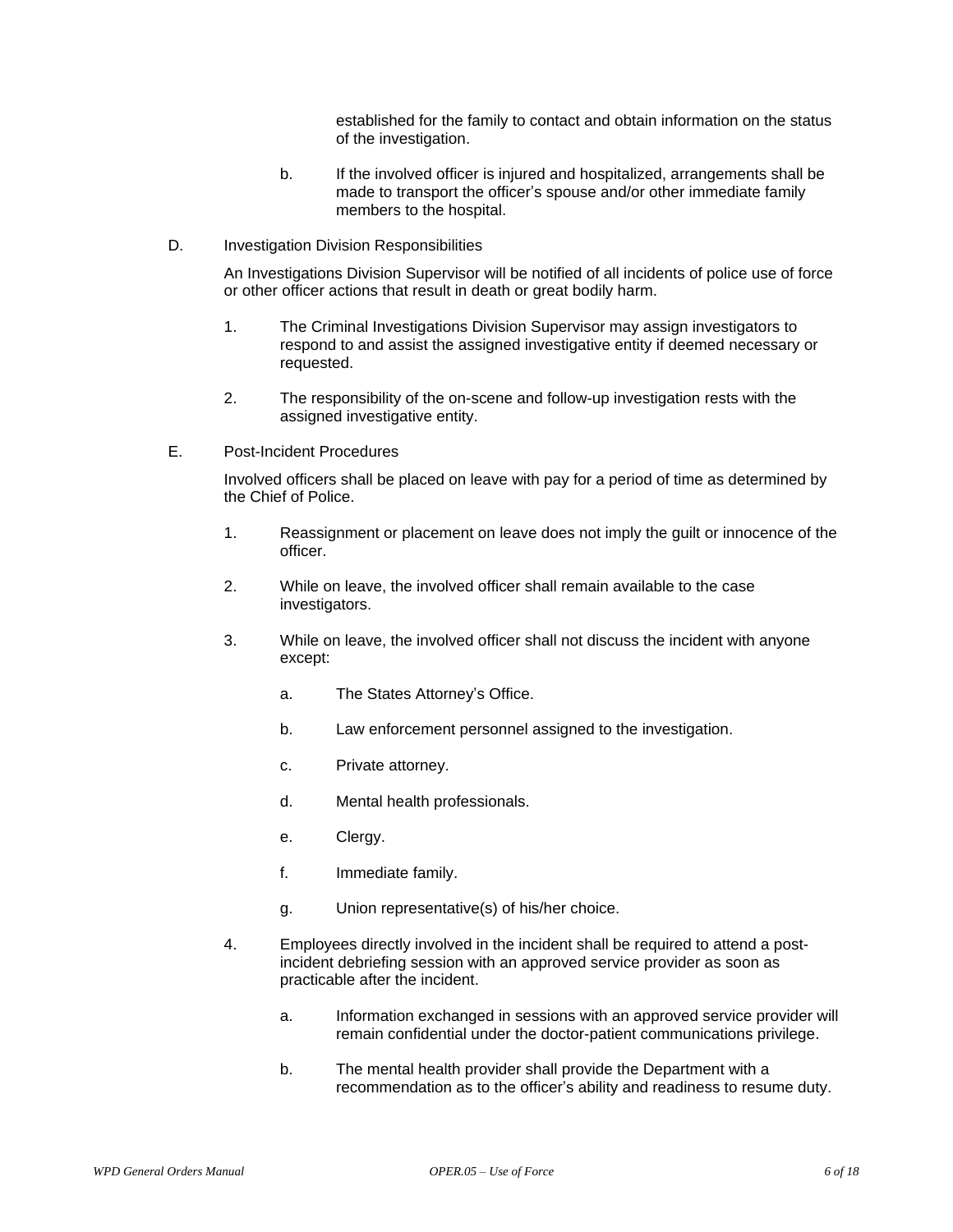- c. An officer involved in a use of force incident resulting in death will be required to attend follow-up counseling at two weeks, six months, and one year, post-incident. Officers involved in use of force causing great bodily harm will be offered counseling.
- d. The Chief may order additional counseling for employees exhibiting any symptoms of post-traumatic stress.

#### **OPER.05.5 USE OF LESS-LETHAL WEAPONS**

Only less-lethal weapons and ammunition authorized by the Department shall be used by Department personnel in their law enforcement responsibilities. The use of the following less-lethal weapons is restricted as indicated below.

- A. Oleoresin Capsicum Spray (OC)
	- 1. OC spray will only be used when an individual exhibits behavior, indicating intent to actively resist or attack an officer, or when an officer is preventing injury to himself or another person. Mere passive resistance or verbal argument against being arrested does not justify the use of oleoresin capsicum spray. The use of OC spray against resistance is not regarded as use of force that would result in great bodily harm.
		- 2. Decontamination will be rendered to individuals who have been sprayed with OC. The appropriate level of assistance includes:
			- a. Exposure to fresh air

b. Flushing exposed areas with cool water

- c. Washing with soap and water
- d. Medical treatment when necessary
- e. Universal precautions will apply when rendering decontamination and personal protection equipment will be utilized when appropriate
- 3. Sworn personnel will be allowed to carry Department approved OC spray projectors only after satisfactory completion of formal training by a certified instructor.
	- a. Training and recertification shall be conducted in accordance with manufacturer's guidelines or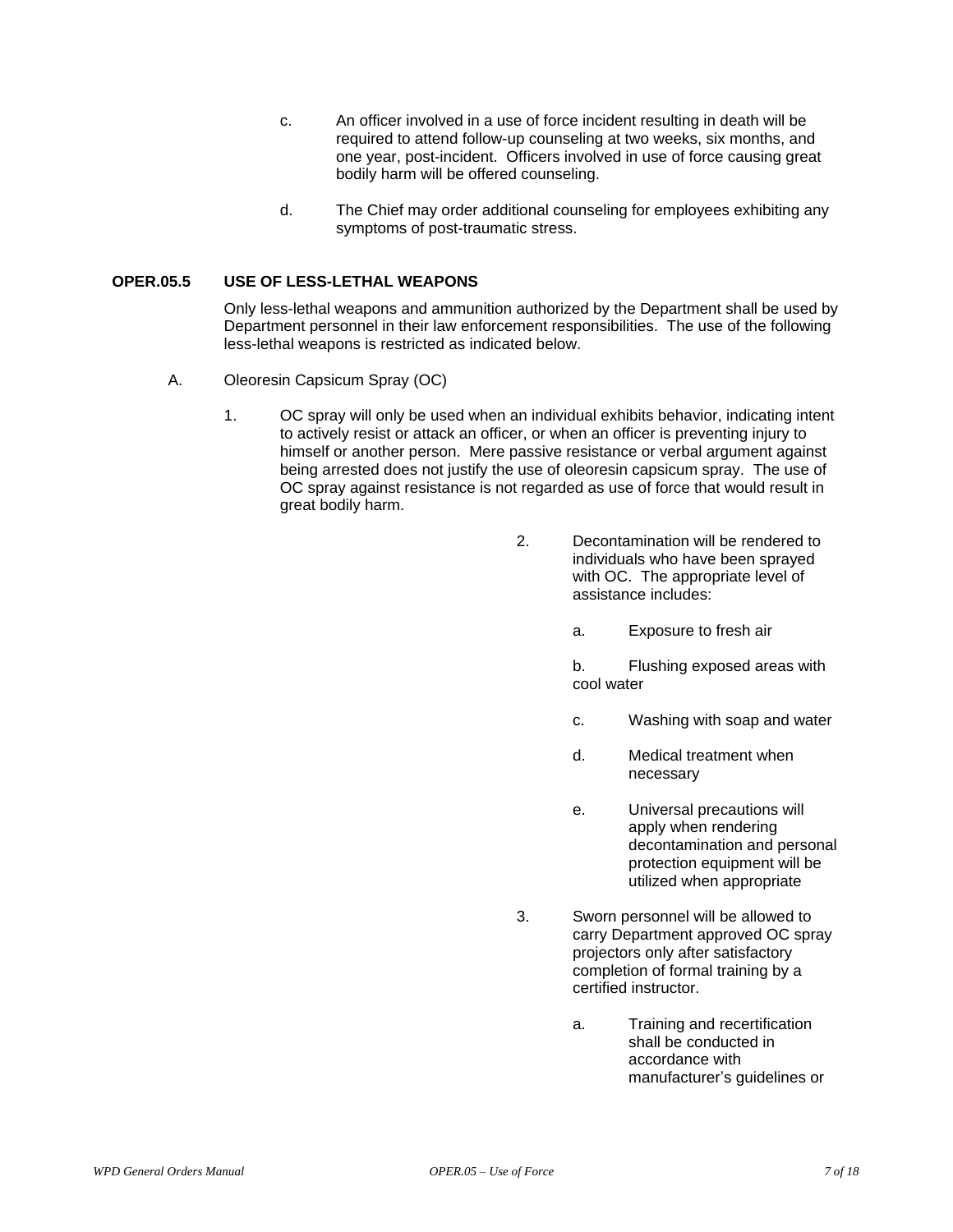prevailing industry best practices.

- b. Each officer's certificate of satisfactory completion and subsequent recertifications will be maintained in the officer's training file.
- 4. All officers who carry OC spray must carry it in a Department approved carrying case attached to their duty belt or outer vest carrier.
- 5. Officers who are qualified and carry a conducted electrical weapon on their duty belt, are not required to carry OC spray or may carry the smaller, 1.8-ounce canister.
- 6. Any non-training use of OC spray requires immediate notification of a supervisor and a written report as indicated in the reporting section of this Order. Use of force reporting is not necessary when OC has been deployed against an animal to prevent injury to an officer or others.
- B. Conducted Electrical Weapon (CEW)
	- 1. A conducted electrical weapon (CEW) is a less-lethal option that must be carried by officers who have completed a CEW certification course. The use of a CEW is not regarded as a use of force that would result in great bodily harm. It may be used against persons who are actively resisting, exhibiting active aggression, or to prevent individuals from harming themselves or others.
		- a. Officers must carry the CEW in a Department-approved holster on their person.
		- b. Officers are prohibited from carrying their CEW on their strong side and using their strong hand to draw. Officers may wear the CEW on their strong side and cross-draw with their off-hand.
	- 2. The CEW is prohibited from being used:
		- a. Against a suspect exhibiting passive resistance.
		- b. In a punitive manner.
		- c. In any environment where an officer is aware that a potentially flammable, volatile, or explosive material is present (including, but not limited to OC spray with a volatile propellant, gasoline, natural gas, propane, or a clandestine drug lab).

**Note:** The OC issued to Waukegan Police Department Officers is nonflammable. However, OC issued to other agencies that may be on scene could be flammable.

- d. In any environment where the subject is in an elevated position or in other circumstances where a fall may cause serious injury or death.
- 3. Special considerations prior to the deployment of a CEW
	- a. An individual's ability to stay afloat and above the surface of water is greatly impaired by the CEW. In the event the subject is submerged in water, there must be a plan in place to recover the subject from the water prior to the deployment of the CEW.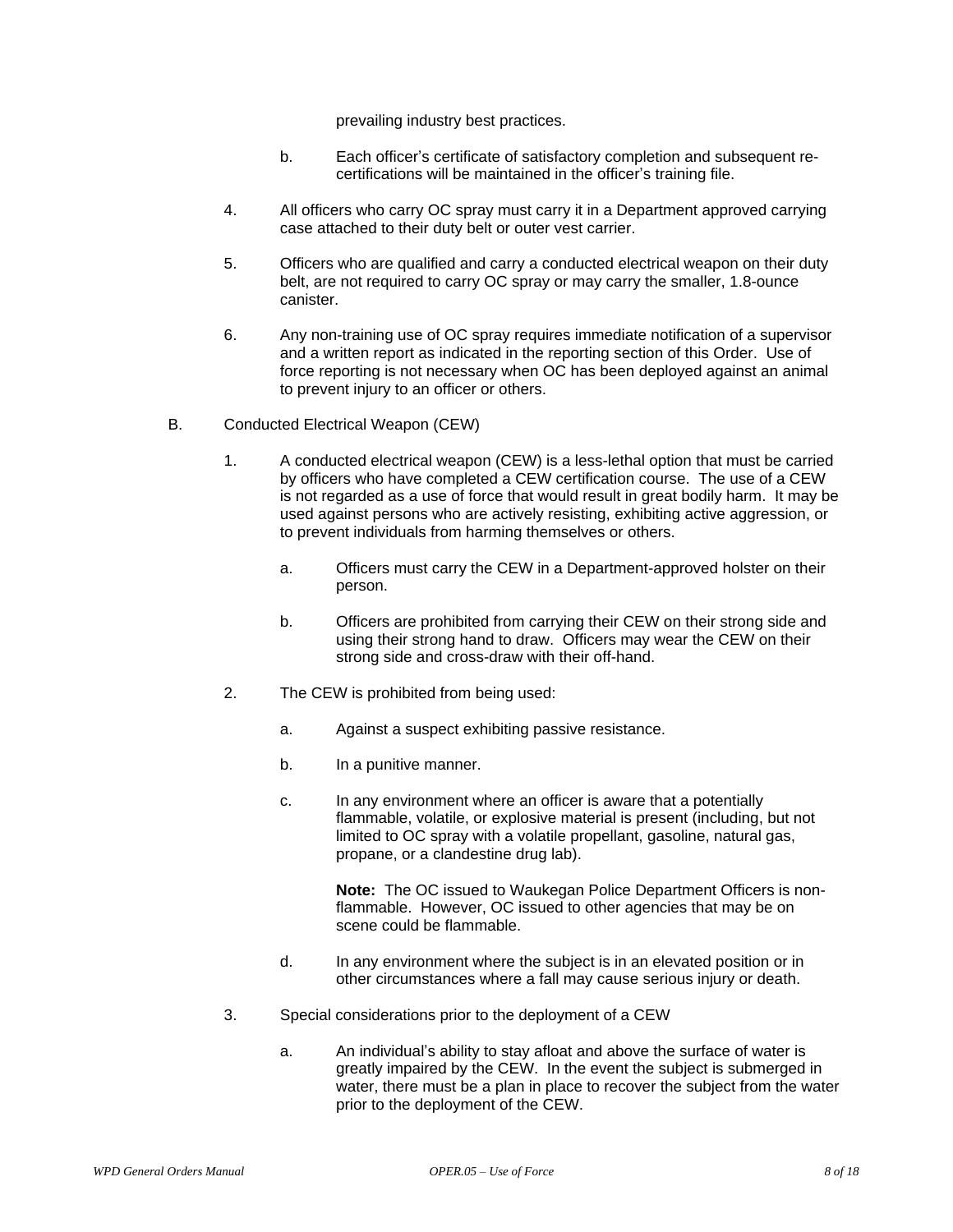- b. Officers should attempt to avoid deployment of a CEW in the area immediately surrounding the heart on the anterior (front) side of a suspect. The preferred location is posterior (rear) or the lower abdomen.
- c. Sensitive areas should be avoided when possible. These areas include head, genitals, and breast.
- d. Deployment should be avoided on a handcuffed/secured prisoner, unless they are actively resisting or exhibiting physically aggressive behavior, and/or to prevent individuals from harming themselves or others.
- e. Generally, a CEW should not be used against a pregnant woman, young children, and visibly frail persons unless exigent circumstances exist.
- 4. When an officer uses a CEW to take a subject into custody the following steps shall be taken:
	- a. Subjects should be secured (handcuffed) as soon as possible while disabled by CEW power in order to minimize the number of deployment cycles and to minimize injury to officer(s) or themselves.
		- i. In determining the need for additional energy cycles, officers should be aware that an energized subject may not be able to respond to commands during or immediately following exposure.
		- ii. The officer should monitor the subject's breathing patterns after any CEW deployment.
	- b. Communications shall be notified as soon as possible.
	- c. The officer shall notify a supervisor as soon as possible.
	- d. Paramedics will be called to monitor the subject's vital signs at the earliest feasible time.
	- e. The CEW probes shall be removed as soon as possible by an officer who has successfully completed a Department approved CEW certification course or medical personnel, keeping in mind blood-borne pathogen concerns.
		- i. CEW probes that have struck the face, groin, or female breasts shall only be removed by fire/rescue or medical personnel.
		- ii. Officers should inspect the probes after removal to ensure that the entire probe and probe barbs have been removed. In the event that a probe or probe barb has broken off, the subject should be provided with the appropriate medical attention to facilitate the removal of the object.
		- iii. CEW probes that have made contact with a subject's body shall be considered biohazards.
		- iv. The officer shall visually examine the point of contact to determine if injury was sustained.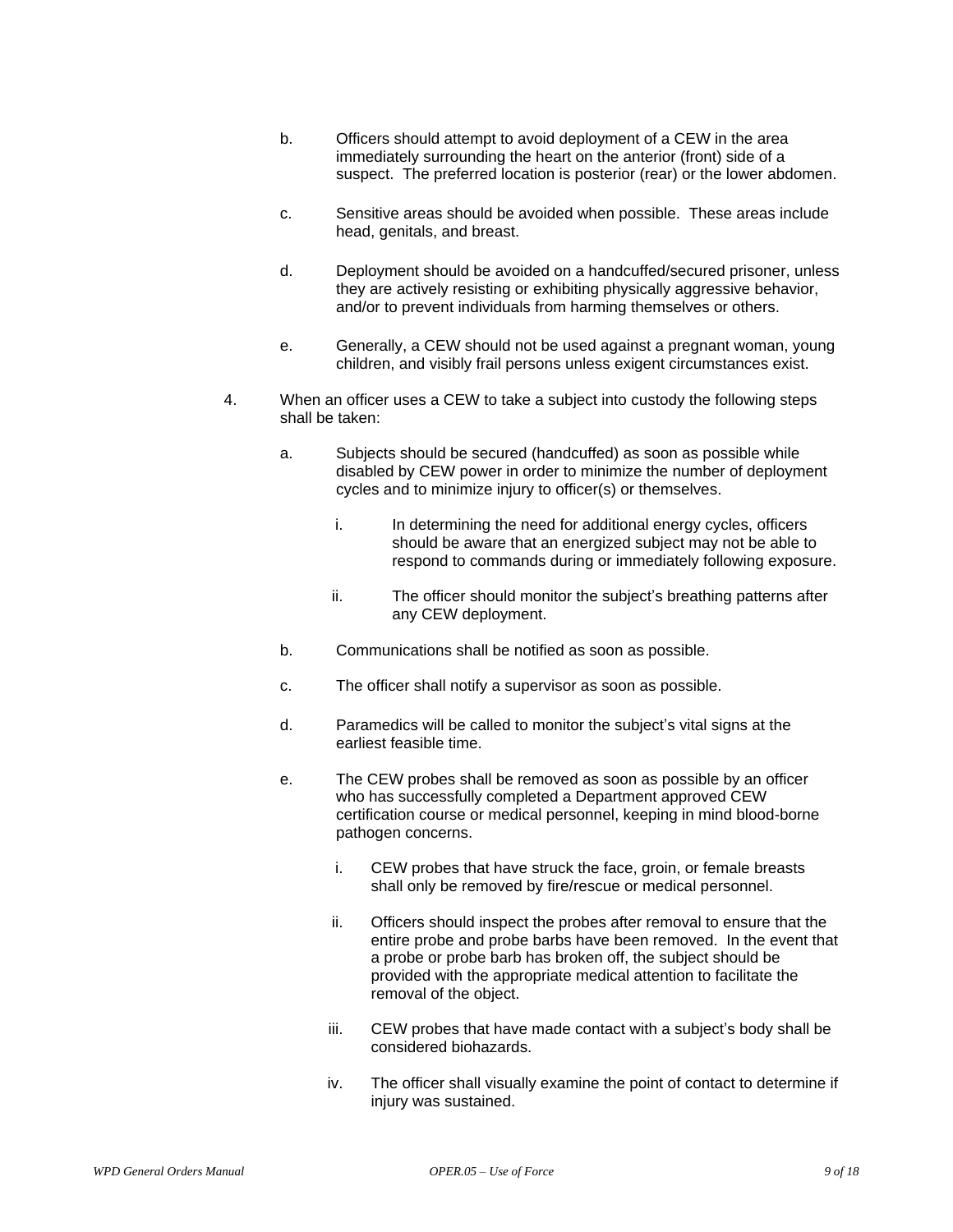- f. Evidence Technicians will take photographs, when practicable, of the affected area and must only do so with consent from the suspect.
- g. Photographs shall be submitted into Evidence.
- h. Any unauthorized or accidental use of a CEW requires immediate notification to a supervisor and an e-mail, via the chain of command, detailing the incident to the Office of Professional Standards.
- 5. The CEW can also be used in the form of a "drive stun," where its' fixed probes make contact with a subject. In the event that it is utilized in such a manner, the officer shall follow the same deployment guidelines as indicated above.
- 6. Whenever a CEW has been deployed the following is required:
	- a. A Waukegan Police Department incident report will be generated.
	- b. A Waukegan Police Department Use of Force Report in Blue Team will be completed.
	- c. The CEW will immediately be taken out of service and a deployment notification will be made to the CEW Maintenance Group advising the CEW number and incident report number.
	- d. A Use of Force report is not necessary when using the CEW against an animal that poses a risk to the safety of the officer or others. However, a case report will be generated in these instances.
- 7. Only Department issued and maintained CEWs, CEW cartridges, and accessories maybe used.
- 8. Sworn officers will be allowed to carry Department approved and issued CEWs, only after completion of formal training by a certified instructor.
- 9. No changes, alterations, modifications, or substitutions shall be made to the CEW systems.
- 10. Distribution
	- a. All CEWs will be distributed from and returned to the storage area before and after each shift. Authorized personnel will be issued a CEW at the beginning of their shift by a shift supervisor. A distribution log will be maintained in the Patrol Division documenting the date, unit number and to whom the unit was assigned. Completed logs will be forwarded to the Patrol Commander.
	- b. No CEW will be issued without a charge of 20% or above.
	- c. All CEWs will be checked for proper functioning (spark test) prior to shift deployment, following the procedures instructed in training in a predesignated "spark-test" area within the station.
- 11. In the event a CEW is found to be malfunctioning, the problem will be documented and the unit will be designated as inoperable. The unit and documentation will be forwarded to the CEW Maintenance Group.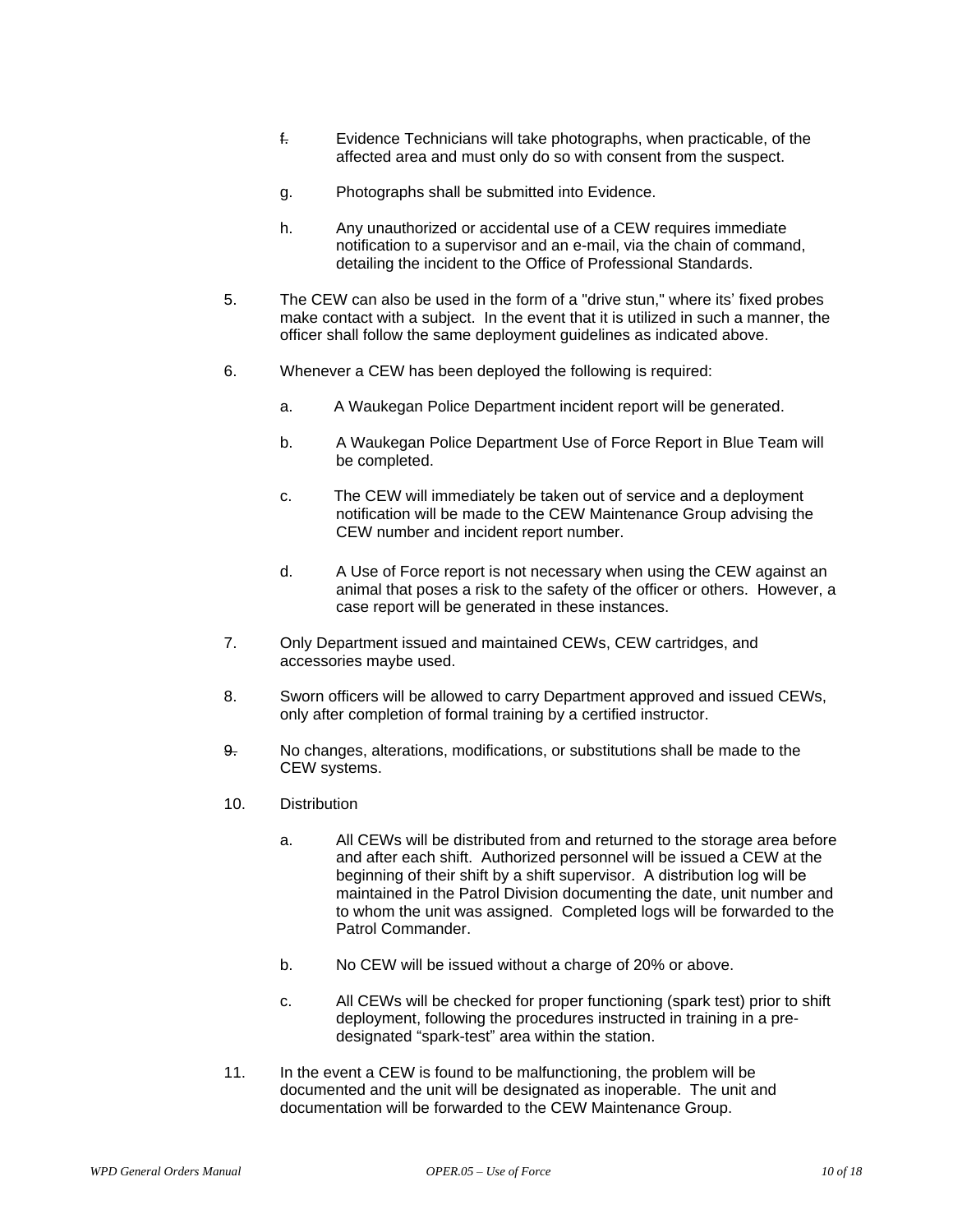- C. Police Baton
	- 1. The baton shall be used only when reasonable to overcome resistance by an arrestee or to defend against an assault by any person.
	- 2. Police officers will only be allowed to carry Department approved batons after satisfactory completion of formal training by a certified instructor.
	- 3. Officers assigned to the Patrol Division are required to carry a Department approved baton. Batons will not be altered in any way.
- D. Handcuffs, Knives, Flashlights, etc.

Officers do not receive training in the use of these items as weapons and they are not intended to be used as primary lethal or less-lethal weapons. However, circumstances may be encountered that justify their use as weapons of opportunity. The use of these items as weapons is only acceptable if they are deployed as secondary weapons and their use is considered reasonable in response to the level of resistance encountered. Officers using these weapons should be able to justify their use as opposed to those weapons issued to them.

- E. Blackjacks, saps, weighted gloves, metal knuckles, and switchblade knives are prohibited for duty use and they are not authorized to be carried while on-duty.
- F. Control Techniques
	- 1. Chokeholds, which are designed to reduce or stop the intake of air, shall not be used unless it is necessary in a situation where deadly force is necessary.
	- 2. Chokeholds or any lesser contact with the throat or neck area shall not be utilized to prevent the destruction of evidence by ingestion.
	- 3. Pressure points, escort controls, and other tactics sanctioned by the Illinois Law Enforcement Training and Standards Board and for which an officer has been trained are authorized when necessary.
- G. Police Department Vehicles
	- 1. There is a high potential for great bodily harm to a fleeing suspect from being struck by a squad car.
	- 2. The use of a vehicle in any manner other than to parallel the suspect may be considered deadly force.
	- 3. If the situation dictates the use of deadly force, the police vehicle could be used.

## **OPER.05.6 MEDICAL AID AFTER USE OF LETHAL/LESS-LETHAL WEAPONS**

If, after the application of force, personnel observe injury or the suspect complains of an injury, immediate medical attention will be sought.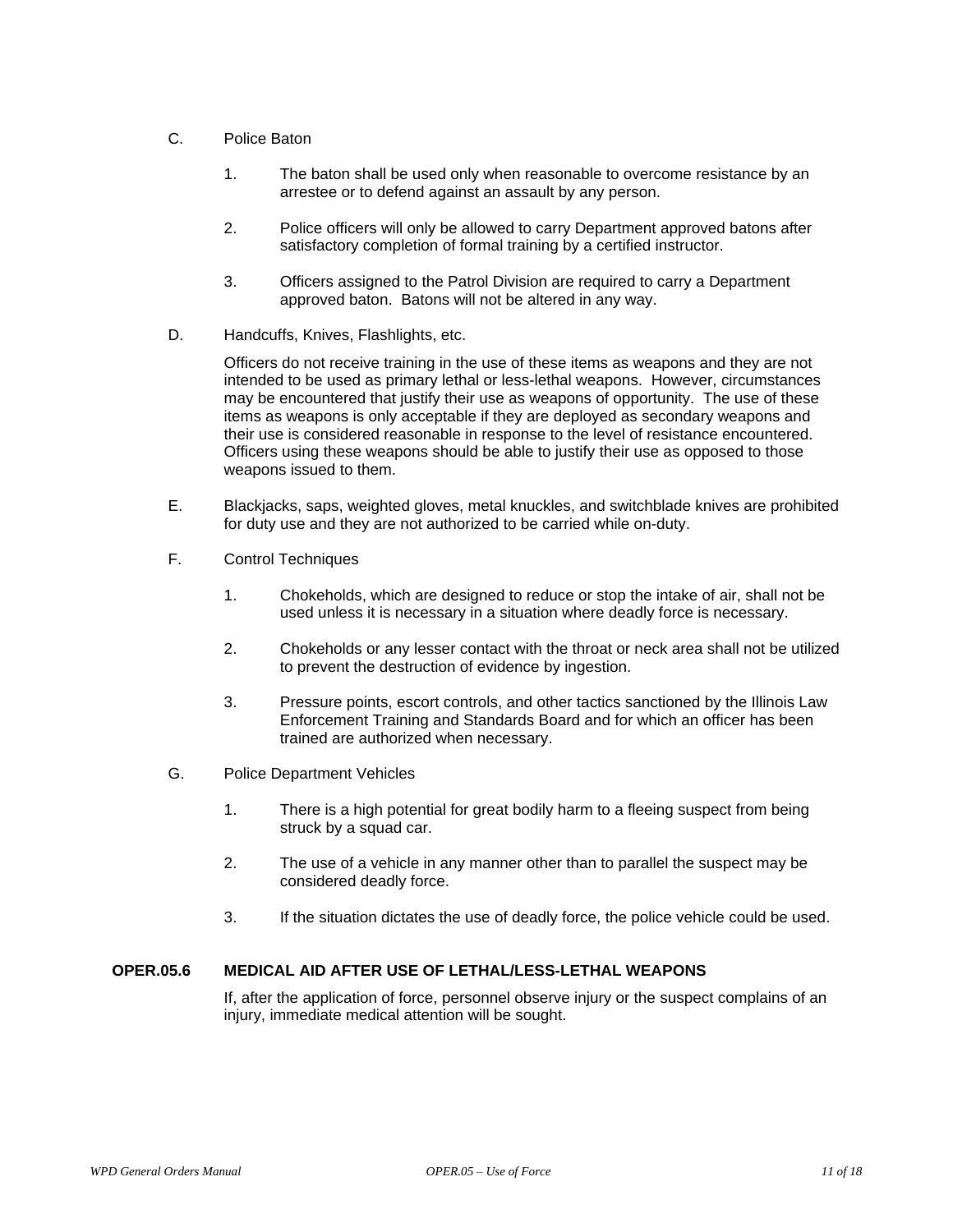## **OPER.05.7 REPORT ON USE OF FORCE**

- A. Immediate notification to an on-duty supervisor, a written report, and an electronic Use of Force Report in the Blue Team software are required of an officer, whether on or off duty, in any of the following instances:
	- 1. Any officer who discharges a firearm or CEW for other than training or recreational (hunting, skeet, etc.) purposes must submit a written report regarding the incident.
	- 2. Any action by an officer that results in, or is alleged to have resulted in, the injury or death of another person.
	- 3. Any non-training application of force by an officer using less-lethal weapons.
	- 4. Application of physical force.
	- 5. Any force administered that has the potential to cause injury, regardless of whether an arrest is made.
	- 6. This order does not require reporting the pointing of weapons or using weaponless, hand-to-hand control techniques that have no reasonable chance of producing injuries when used as an escort tactic or to prevent injury to a suspect (i.e., shielding head, pushing feet into vehicle, etc.).
	- 7. In the event an officer discharges his firearm to terminate the threat of a vicious animal, a use of force report is not necessary. However, a case report shall be created and forwarded to the Office of Professional Standards for review.
	- 8. Accidental or negligent firearm discharges do not need to be reported as uses of force. The investigating supervisor shall determine if there are any injuries or property damage and obtain medical assistance for any injuries. The investigating supervisor shall create a report in the Blue Team software and forward it to the Office of Professional Standards for review.
- B. For the purposes of this directive, Incident Reports, Supplemental Reports, and Use of Force Reports are required from the officer unless the officer is incapacitated.
	- 1. A written report will be submitted prior to the end of the officer's tour of duty or, in the case of an off-duty officer, within 24 hours of the incident.
	- 2. If the officer is incapacitated, he/she shall generate a Use of Force Report at the earliest, medically appropriate time.
- C. Upon notification, a supervisor shall conduct an investigation into the use of force. The investigation will include statements from witnesses, employees, and any other individuals involved. When completed, the investigation shall be documented in an investigative report along with any supplemental memoranda, and forwarded to the Office of Professional Standards. The reviewing supervisor shall indicate within his/her report an opinion of whether the use of force was within policy.

### **OPER.05.8 REVIEWING USE OF FORCE**

A. A Use of Force Review Committee, consisting of members appointed by the Chief of Police, and who have a working knowledge of laws pertaining to law enforcement use of force, will review all incidents involving the use of force.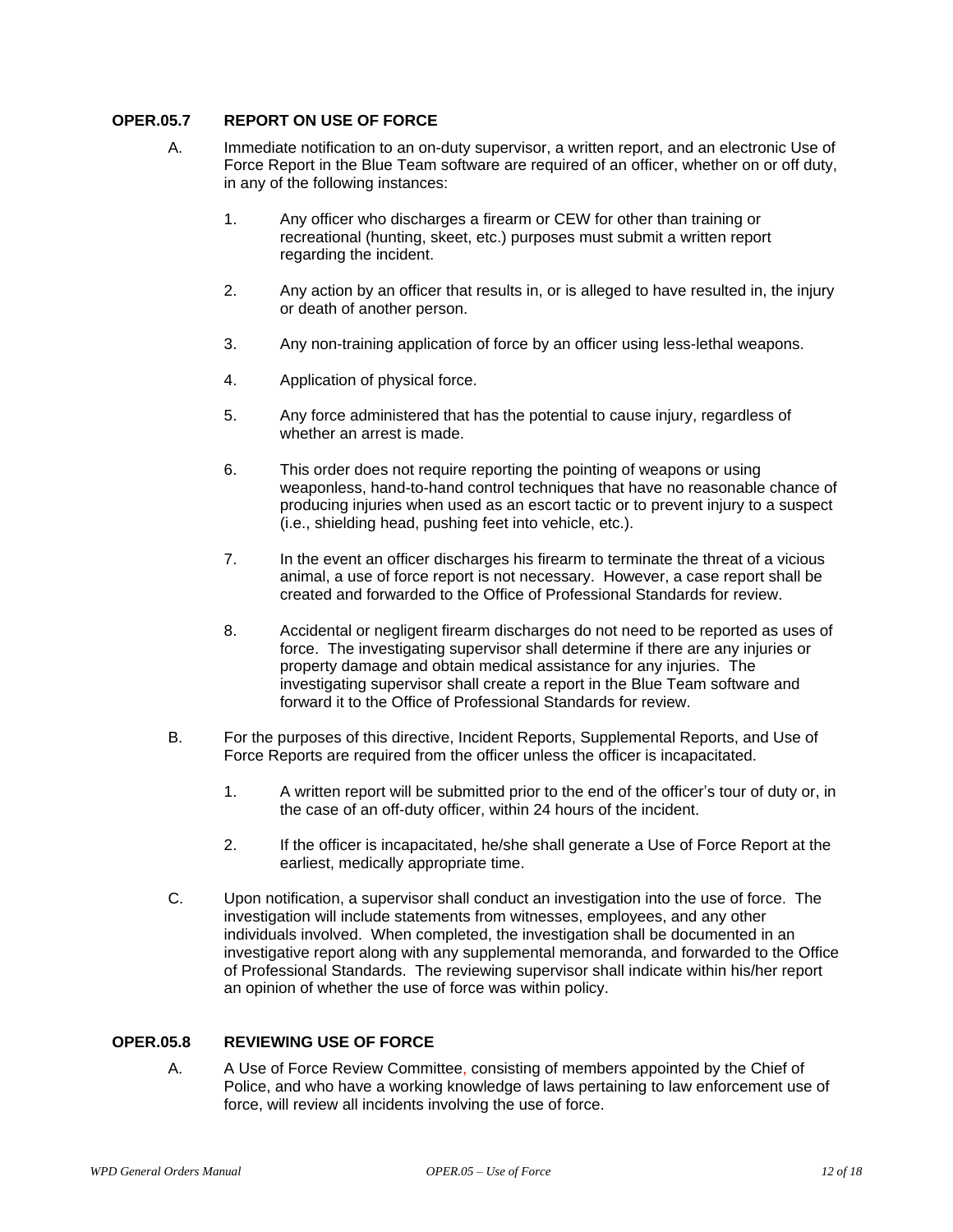- B. The Office of Professional Standards will present the documented uses of force and related video or photographic evidence to the Use of Force Review Committee for review.
- C. After reviewing uses of force, the Use of Force Review Committee shall determine whether the use of force was consistent with Department policy and document the results of the review in the Use of Force Database kept by the Office of Professional Standards.
- D. Upon completion of review by the Use of Force Review Committee, the involved officers will be notified of the committee's determination.

## **OPER.05.9 AUTHORIZED FIREARMS**

Only weapons and ammunition authorized by the Department shall be used by officers in the execution of their duties. This applies to weapons and ammunition carried both onduty and as secondary weapons.

- A. Duty Handgun
	- 1. Sworn officers shall be issued a Department owned handgun, ammunition, holster, and weapon light. Officers may choose to carry an approved handgun from the approved firearms list published by Special Order.
	- 2. The issued handgun and accessories shall be returned to the Training Officer upon termination or separation from employment or upon order of the Chief of Police or his designee.
- B. Self-Purchased Duty Handgun
	- 1. Sworn officers may purchase, qualify with, and carry a Department-approved alternate handgun from the approved list published via Special Order.
	- 2. The officer shall bear all costs associated with the purchase, use, and maintenance of the handgun and related equipment. Holsters must be one of the holsters listed in the approved duty holster list published by Special Order.
	- 3. Any officer who chooses to purchase and carry an alternate duty handgun will return their Department issued handgun to the Training Officer upon successful completion of required training, familiarization, and qualification under the supervision of an approved range officer designated by the Chief of Police.
	- 4. Officers are permitted to carry a handgun with a weapon-mounted flashlight system. Weapon-mounted flashlights shall not be used in instances where the use of a firearm is not anticipated.
- C. Carbines

Department owned carbines may be carried by sworn officers under the following conditions:

- 1. The officer has qualified, received Departmental training or NEMRT training equivalent to the Department's 16-hour AR-15 Operator Course, and has been authorized to carry a carbine by the Chief of Police or his designee.
- 2. Carbines shall only be deployed with Department authorized ammunition, distributed by the Training Officer.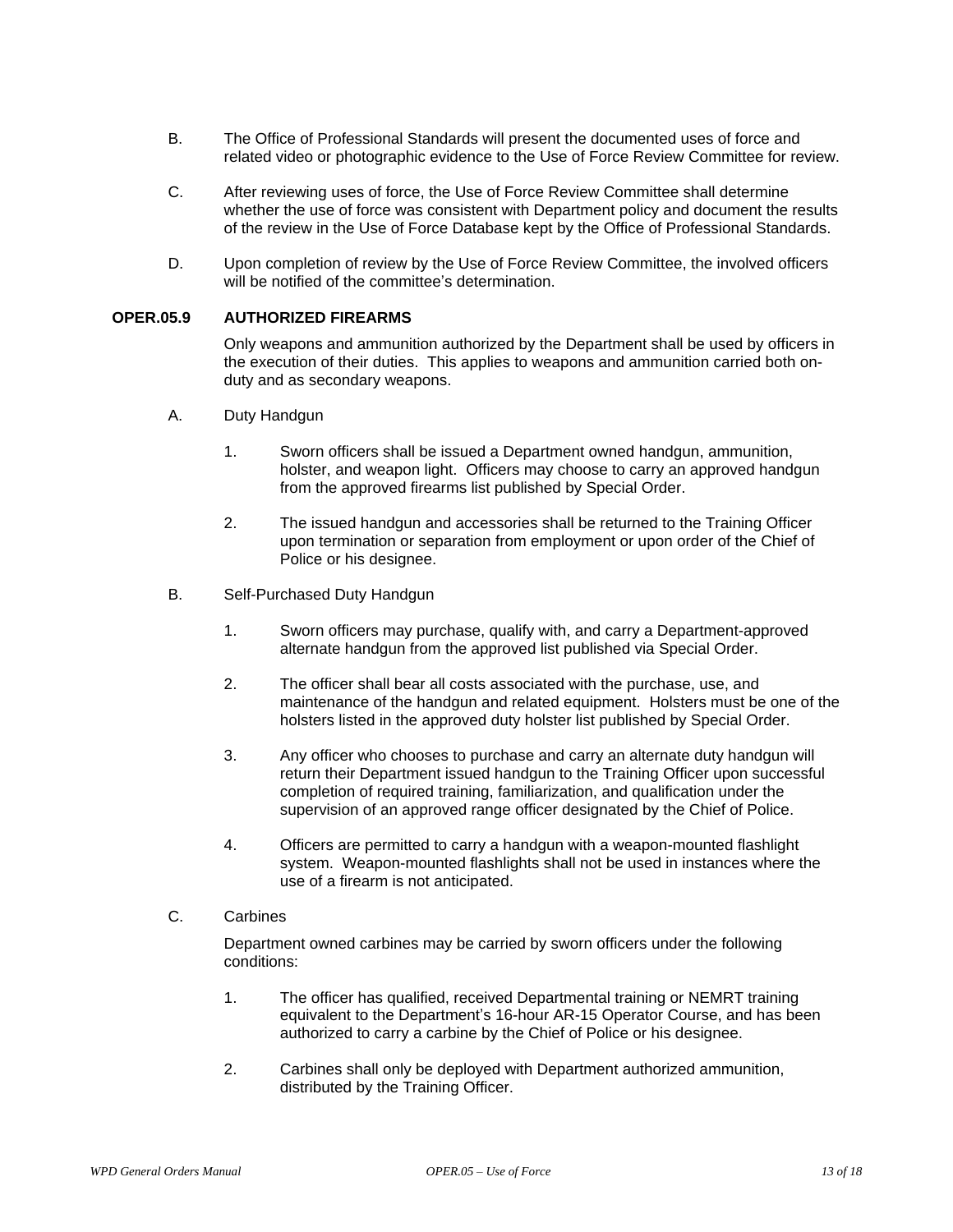- 3. Carbines will be assigned by the Training Division after consultation with the Patrol Commander and/or the Chief of Police.
- 4. Carbines shall be emptied and made safe prior to storage.
- 5. Carbines shall be secured in a rack or stored cased in a locked trunk.
- 6. Carbines will be transported with the selector lever on safe. Carbines will have a chamber-blocking device inserted into the ejection port. A fully loaded magazine may be inserted into the magazine well only if a chamber-blocking device is inserted first or if preparing the weapon to fire.
- 7. Carbines shall only be deployed when:
	- a. A high probability for the use of a deadly weapon exists.
	- b. A suspect has been reported to be wearing body armor.
	- c. A rapid deployment or active shooter situation exists.
	- d. An officer is positioned on a perimeter in a high-risk situation.
	- e. An officer is authorized by a supervisor.
- 8. Carbines shall be fully cleaned after being fired. Any maintenance problems shall immediately be brought to the attention of the Training Officer and the weapon will be taken out of service.
- 9. No modifications to the rate of fire or the trigger shall be made to any carbine unless authorized by the Chief of Police.
- 10. Any carbine stored within the station shall not have ammunition chambered and will be stored with a chamber-blocking device inserted.
- D. Self-Purchased Rifles
	- 1. Officers authorized by the Chief of Police or his designee to carry a carbine or self-purchased rifle may do so for use on-duty. The purchased rifle must be functionally similar to the Department owned carbines and approved by the Training Officer.
	- 2. Officers carrying a self-purchased rifle must have received Departmental training or NEMRT training equivalent to the Department's 16-hour AR-15 Operator Course.
	- 3. Officers carrying a self-purchased rifle must provide the make, model, and serial number to the Training Officer and qualify with the rifle prior to carrying it during the officer's tour of duty.
	- 4. Only Department-authorized ammunition will be used in self-purchased rifles.
	- 5. The officer shall bear all costs associated with the use and maintenance of the officer-owned rifle and related equipment.
	- 6. Any rifle stored within the station shall not have ammunition chambered and will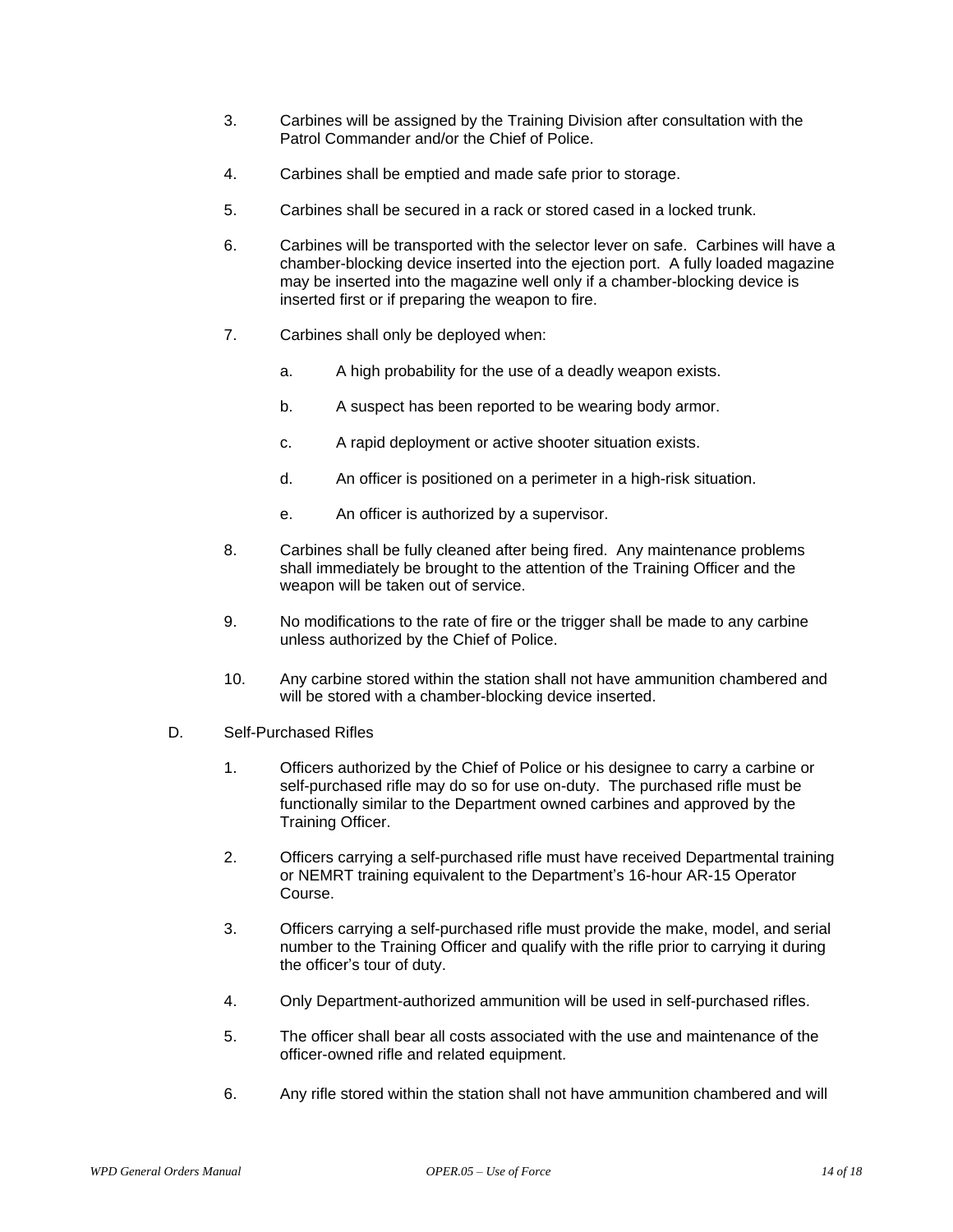be stored with a chamber-blocking device inserted.

- E. The Department will conduct mandatory long gun (carbine and rifle) qualifications once each calendar year for all officers authorized to carry these weapons.
	- 1. Long gun qualifications will be conducted by firearms instructors certified in the type of weapon for which an officer is qualifying.
	- 2. Officers are required to demonstrate proficiency during the qualifications by achieving a passing score on the Department qualification course.
	- 3. Officers are also required to demonstrate safe handling procedures for all long guns issued/owned for duty use during qualifications.
- F. Secondary Handguns
	- 1. Sworn officers may purchase, qualify with, and carry a secondary handgun for duty use only after the officer has demonstrated proficiency in handling and firing the weapon.
	- 2. Secondary handguns must be concealed and secured from accidental discharge, loss, or removal.
	- 3. Secondary handguns are to be loaded with Department approved ammunition.
	- 4. Officers are required to supply their own practice and qualification ammunition for secondary handguns.
	- 5. Secondary handguns are authorized as back-up weapons in those instances where an officer's primary weapon is lost or will not function. Whenever an officer is authorized to draw any handgun, the first choice shall be the duty handgun. This does not restrict any officer from using a secondary handgun as a first choice when justifiable circumstances exist.
- G. All firearms approved for carry shall be inspected by Department authorized firearms instructors during weapons qualifications. The inspection will be documented on the qualifications course sheet and forwarded to the Training Officer.

#### **OPER.05.10 CARRYING OF HANDGUNS**

- A. Officers shall carry the Department handgun, or approved handgun, while on duty, except as follows:
	- 1. When the officer is in the booking/jail area.
	- 2. When the officer is in any cell or interview room and a prisoner/suspect is present.
	- 3. When the presence of a handgun might jeopardize the outcome of a covert operation or investigation.
	- 4. Any other circumstances for which, in the opinion of supervisory personnel, render the requirement impractical.
	- 5. Special exceptions as deemed appropriate by the Chief of Police.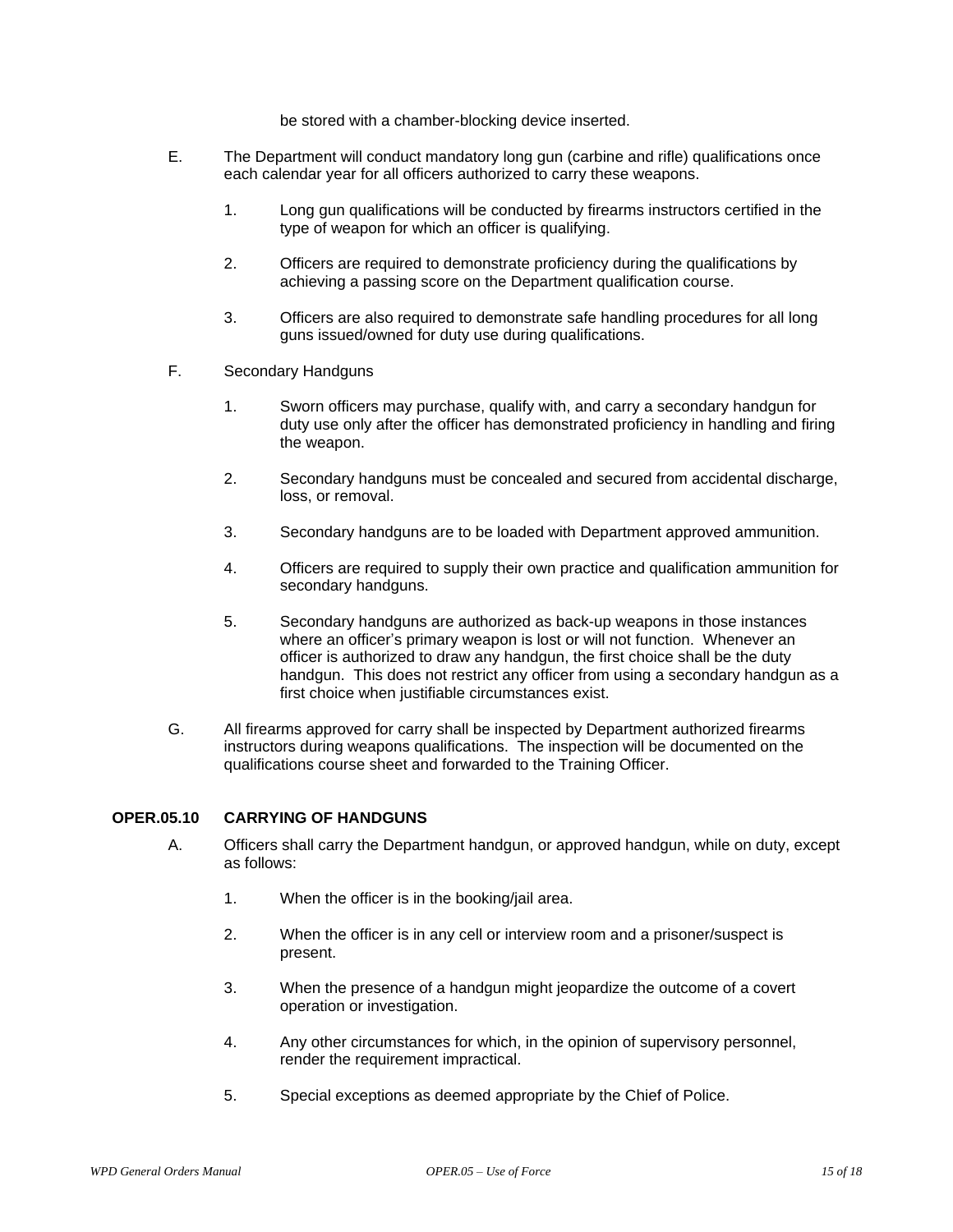- B. Handguns are to be holstered and secure when carried on-duty, unless removed from their holster in the course of an officer's official duties.
- C. Handguns shall be carried fully loaded with a round in the chamber and a fully loaded magazine in the magazine well.

#### **OPER.05.11 CARE AND MAINTENANCE OF DUTY HANDGUNS**

- A. Officers shall regularly inspect their weapons to ensure that they are in proper working order, clean and free of signs of corrosion or deterioration.
- B. No officer shall carry any weapon that has been modified in any way without authorization from the Chief of Police or his designee.
- C. Officers are required to clean their weapons after practice or qualification. Cleaning of weapons must occur within 48-hours after a Department qualification or training. Weapons will be subject to inspection. Officers who practice on their own shall ensure that their duty and secondary weapons are cleaned prior to reporting for duty on their next scheduled workday.
- D. Duty weapons fired in deadly force situations, or by accident, will not be cleaned without authorization from the Chief of Police.
- E. Duty Weapons that are found to be unsafe or not functioning properly must be reported to a supervisor immediately. The weapon will be taken out of service and a replacement weapon issued. The supervisor shall notify the Training Officer of the weapon's defects.

#### **OPER.05.12 SECURITY OF HANDGUNS**

- A. Officers are responsible for the security of their handguns.
- B. Adequately securing handguns to ensure their safety when not in use shall include any of the following procedures:
	- 1. Use of a trigger lock
	- 2. Placing the handgun in a locked storage container
	- 3. Locking the holstered handgun in their Department locker.

## **OPER.05.13 OFF-DUTY HANDGUNS**

- A. The Waukegan Police Department does not require its sworn officers to carry a handgun while off-duty. Those sworn officers that choose to carry a handgun while off-duty must keep it concealed and have police credentials with them.
- B. Officers electing to carry a handgun off-duty, outside of the City of Waukegan, must do so in compliance with the laws applicable to the where the Officer is located.

#### **OPER.05.16 SPECIALIZED FIREARMS**

A. Specialized firearms include all of the weapons listed below: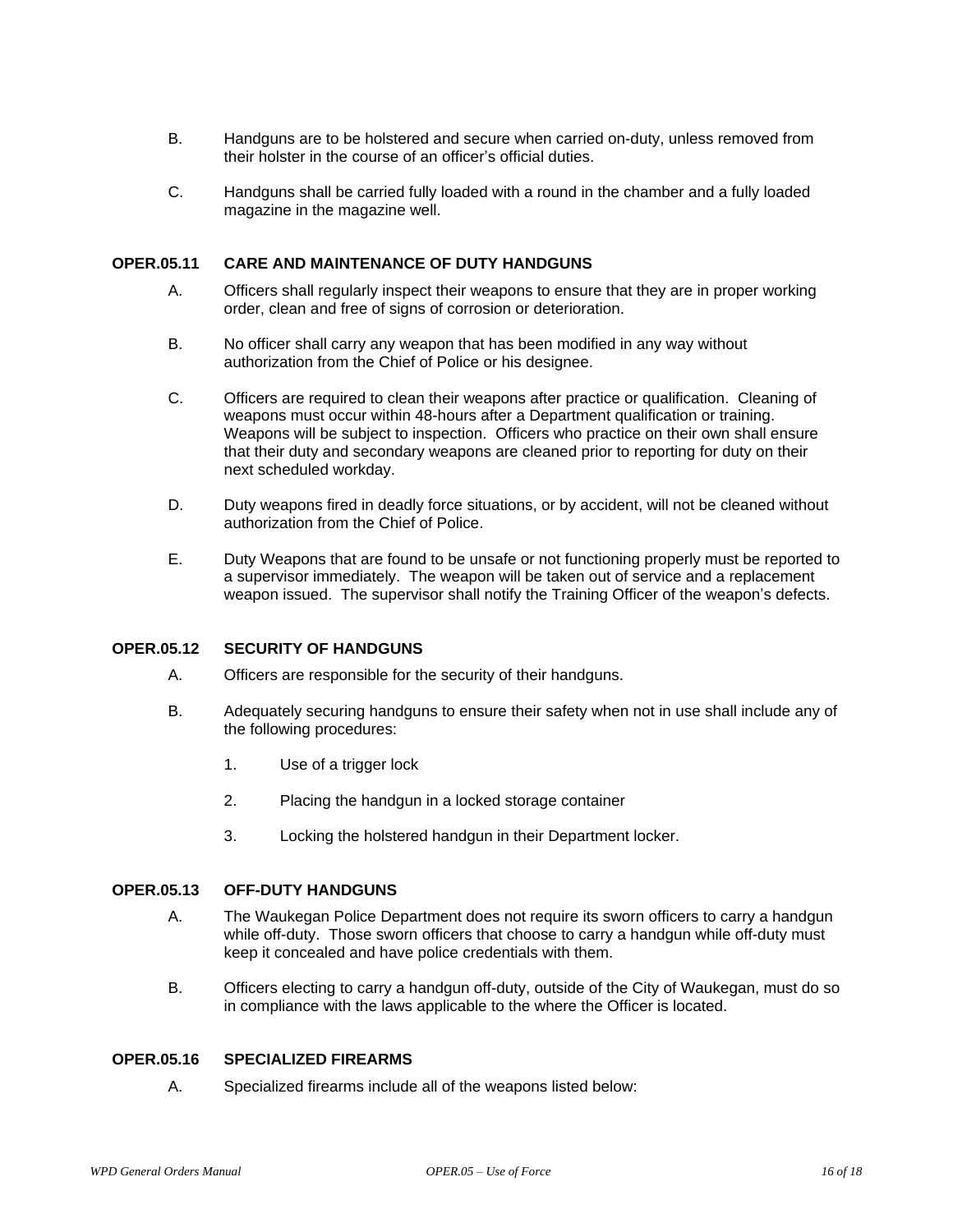- 1. Less-Lethal Shotgun
- 2. 40 mm Delivery System
- 3. Pepperball Delivery System
- B. Less-Lethal Shotguns
	- 1. Less-lethal shotguns stored in the police facility will have no ammunition chambered or in the magazine tube and shall have the breach and chamber exposed.
	- 2. Less-lethal shotguns, while being carried in the police facility, will have no ammunition chambered or in the magazine tube. The breach and the chamber will be exposed. The less-lethal shotgun will be carried muzzle up, by the stock or sling. The only exception is on the range, at the direction of a firearms instructor.
	- 3. Only Department-issued ammunition will be used in less-lethal shotguns.
	- 4. Officers will utilize an ammo butt cuff and/or ammo sling to carry ammunition.
	- 5. Spare less-lethal shotgun ammunition will be stored in the Training Division and may be obtained from the Training Officer.
	- 6. Less-lethal shotguns will be loaded, inspected, and unloaded by sworn personnel at the police vehicle or the range, exercising due caution, using the proper safety and loading procedures, and must be witnessed by another officer to ensure the loading of proper ammunition.
	- 7. While locked in the police vehicle rack or stored in the trunk of a police vehicle, no ammunition will be chambered, the magazine tube will be fully loaded, the safety will be on, and the weapon will not be cocked.
	- 8. Less-lethal shotguns will be removed from police vehicles by the person assigned the weapon at the end of each tour of duty.
	- 9. Any damaged or non-functioning less-lethal shotgun will be reported to the Training Officer and immediately removed from service.
	- 10. At no time is normal shotgun ammunition (slug or buckshot) allowed within the police facility, the range, squad cars, lockers, or duty bags.
	- 11. Only Department-owned less-lethal shotguns are authorized for use.
- C. 40mm Less-Lethal Delivery System
	- 1. Only officers selected by the Chief of Police, who are trained and qualified in their use, are authorized to deploy the 40mm less-lethal delivery system.
	- 2. Only 40mm less-lethal delivery system devices owned and issued by the Department will be used.
	- 3. While in the police facility, the 40mm less-lethal delivery system will be stored in the equipment issue room or range armory.